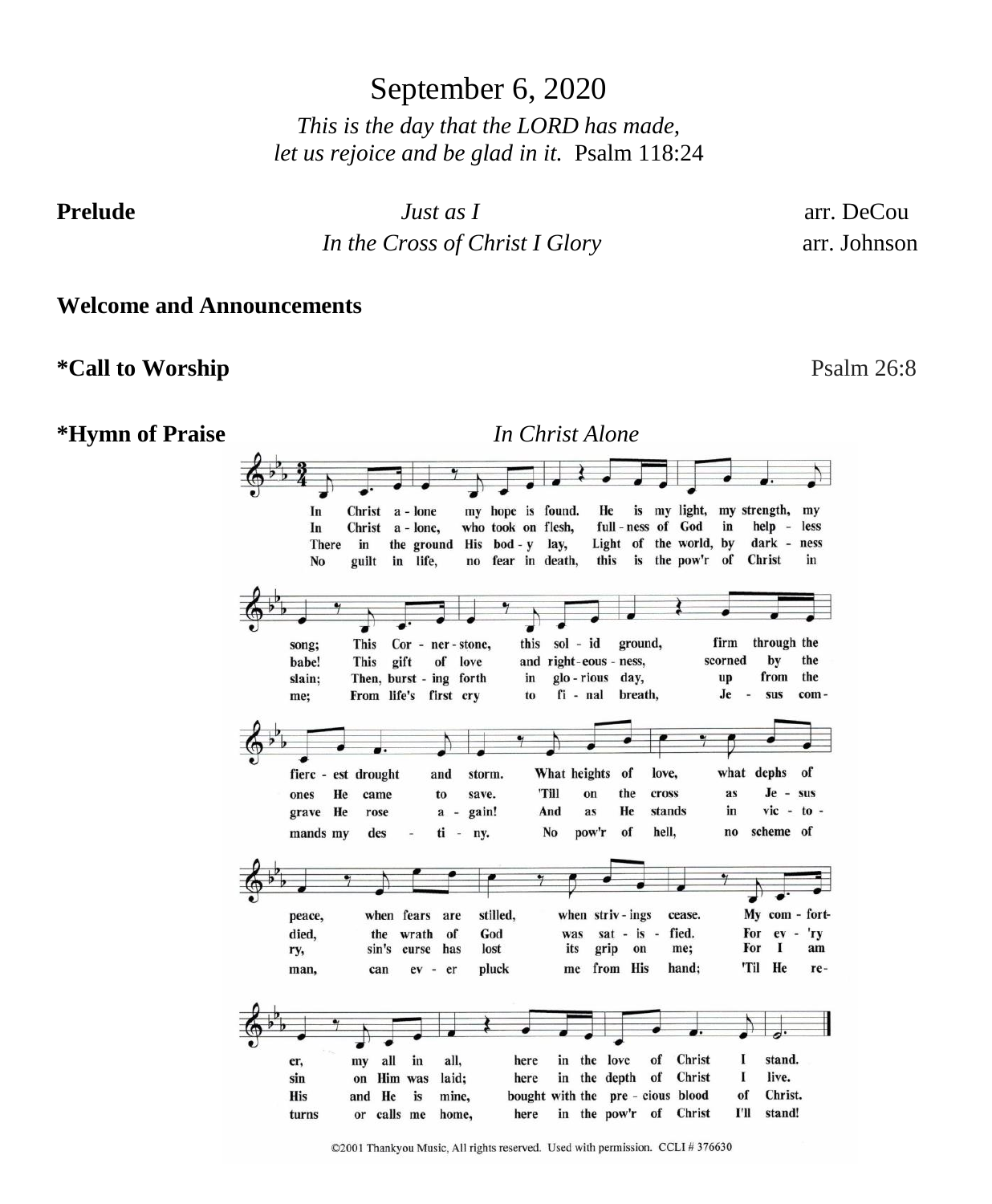# **\*Prayer of Invocation**

# **Scripture Reading Exodus 8:16-19 Exodus 8:16-19**

### **Prayer of Confession**

Our gracious Heavenly Father forgive us from each and every one our sins and renew our hearts and minds that we might bring all glory and honor to you. We give in to sin far too easily, to our sinful desires. Help us to stand firm and guard our hearts from that which is impure and unholy. Make us more and more like our elder brother, Jesus Christ, and encourage us along through those ordinary means of grace that you have prescribed in your Word. Speak to us in and through your Holy Scriptures, grant us mercy and peace through our prayers, and enable us to be reassured through the use of your Sacraments. Keep us ever close to you, we pray, in Jesus name, Amen.

# **Assurance of Pardoning Grace** Psalm 26:9-12

 $9^{9}$  Do not take away my soul along with sinners, my life with bloodthirsty men,  $10^{10}$  in whose hands are wicked schemes, whose right hands are full of bribes. <sup>11</sup> But I lead a blameless life; redeem me and be merciful to me.  $^{12}$  My feet stand on level ground; in the great assembly, I will praise the LORD.

| *Hymn of Thanksgiving | I Love Thy Kingdom, Lord | No. 353 |
|-----------------------|--------------------------|---------|
|                       |                          |         |

I love Thy kingdom, Lord, the house of Thine abode, the church our blest Redeemer saved with His own precious blood.

I love Thy church, O God: her walls before Thee stand, dear as the apple of Thine eye, and graven on Thy hand.

For her my tears shall fall, for her my prayers ascend; to her my cares and toils be giv'n, till toils and cares shall end.

Beyond my highest joy I prize her heav'nly ways, her sweet communion, solemn vows, her hymns of love and praise.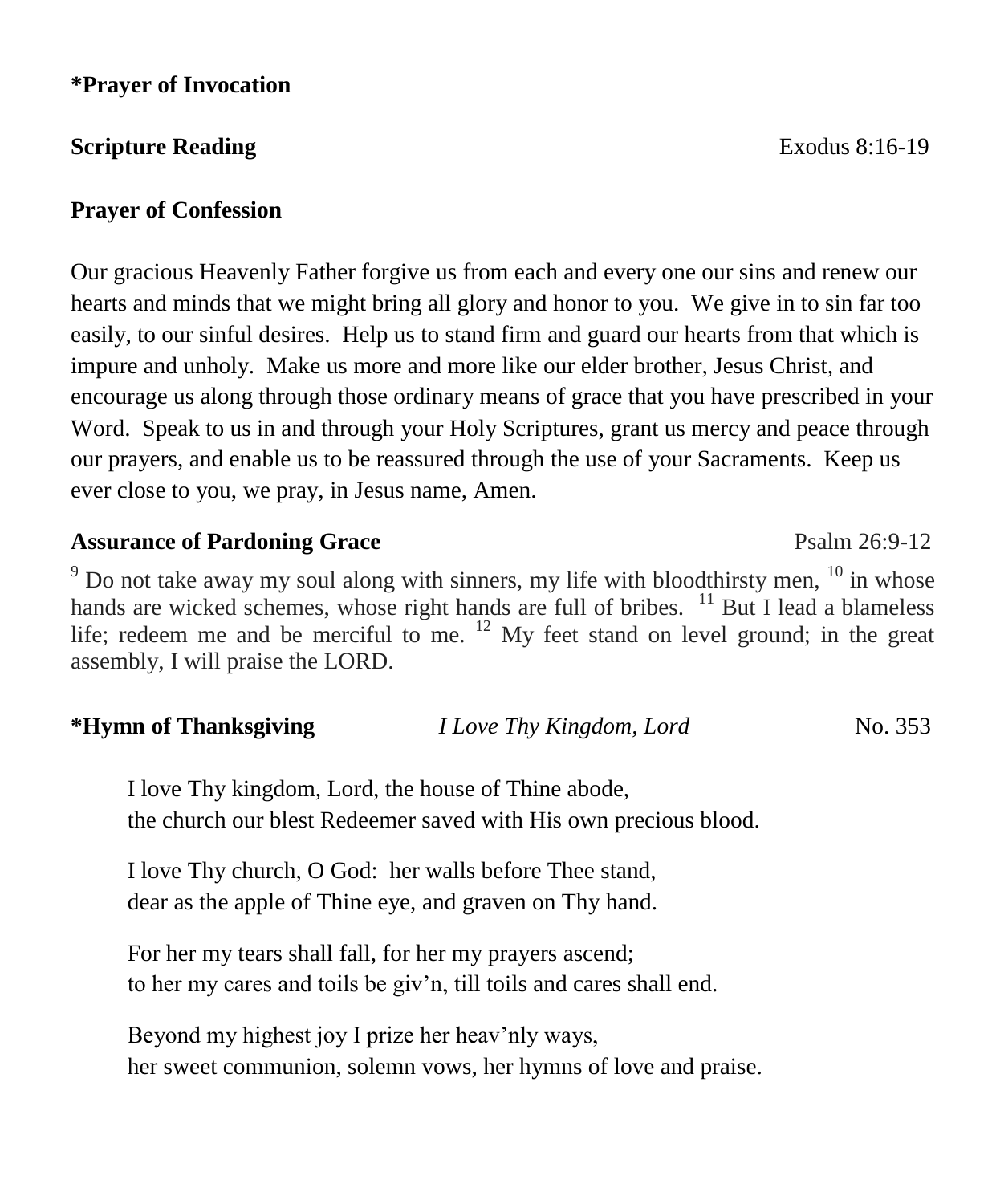Jesus, Thou Friend divine, our Savior and our King, Thy hand from ev'ry snare and foe shall great deliv'rance bring.

Sure as Thy truth shall last, to Zion shall be giv'n the brightest glories earth can yield, and brighter bliss of heav'n.

# **Westminster Shorter Catechism 70-71**

Q. 70 Which is the seventh commandment?

A. **The seventh commandment is,** *Thou shall not commit adultery.*

Q. 71What is requireth in the seventh commandment?

A. **The seventh commandment requireth the preservation of our own and our neighbor's chastity, in heart, speech, and behavior.**

**Prayer of Intercession**

| * Hymn of Thanksgiving | Jesus, Thy Blood and Righteousness | No. 520 |
|------------------------|------------------------------------|---------|
|------------------------|------------------------------------|---------|

Jesus, thy blood and righteousness my beauty are, my glorious dress; 'midst flaming worlds, in these arrayed, with joy shall I lift up my head.

Bold shall I stand in thy great day; for who aught to my charge shall lay? Fully absolved through these I am from sin and fear, from guilt and shame.

When from the dust of death I rise to claim my mansion in the skies, ev'n then this shall be all my plea, Jesus hath lived, hath died, for me.

Jesus, be endless praise to thee, whose boundless mercy hath for me for me a full atonement made, an everlasting ransom paid.

O let the dead now hear thy voice; now bid thy banished ones rejoice; their beauty this, their glorious dress, Jesus, thy blood and righteousness.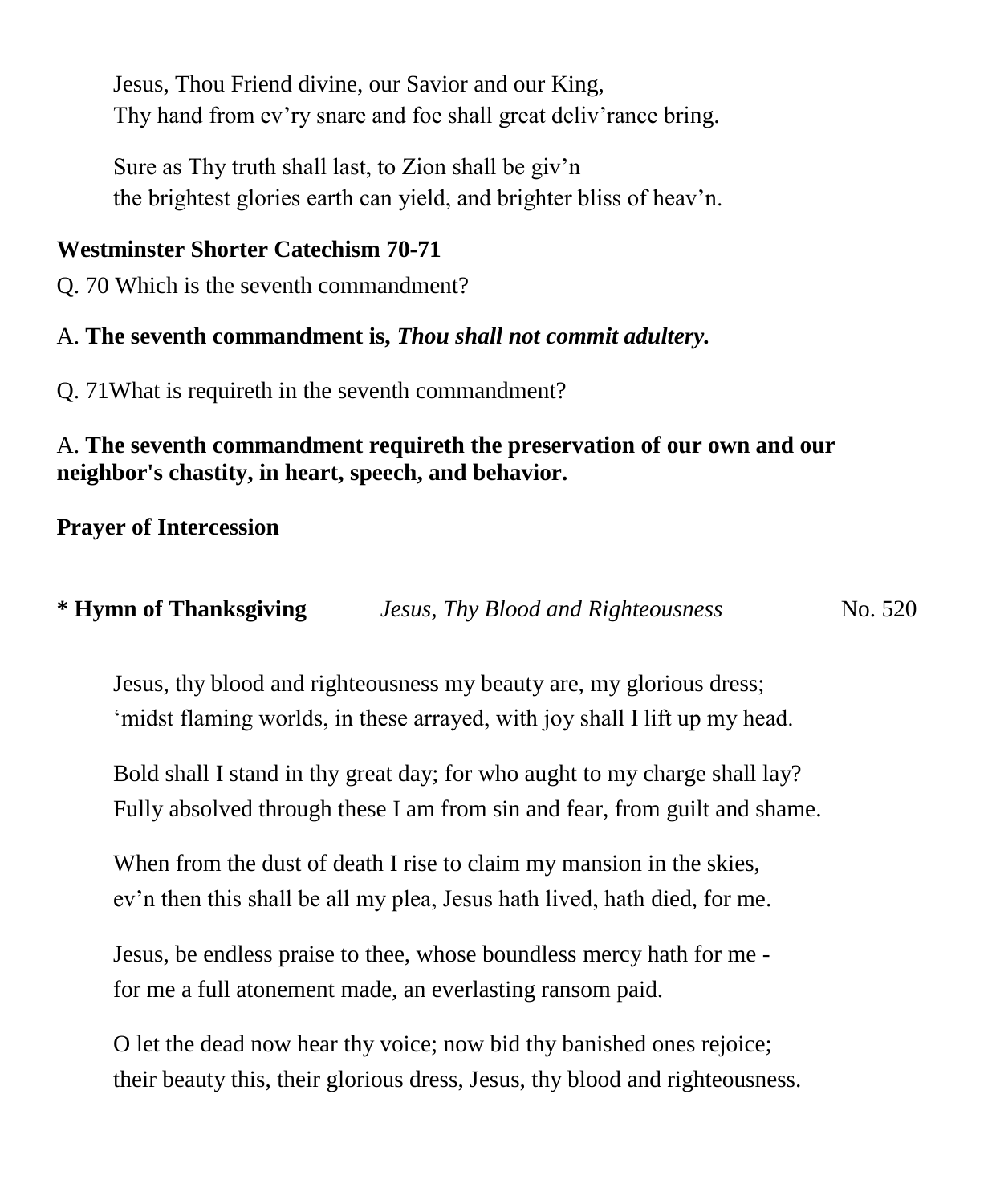**Outline** 

- 1. Enslaved to Sin
- 2. The Power of Jesus
- 3. Freedom from Sin
- 4. Some People Never Change

# **Discussion Questions**:

- 1. What does it mean to be a slave to sin? What does this look like before one's conversion? After?
- 2. What are some vices that ensnare Christians today? How do you gain freedom from certain vices?
- 3. What does true repentance look like in a person's life? How can you be sure?
- 4. In a day and age where personal identity plays such a large roll in people's lives, how would you respond to someone who says they're a Christian but still wants to identify with a sinful lifestyle?

#### **\*Hymn of Response** *All for Jesus!* No. 565

All for Jesus, all for Jesus! All my being's ransomed powers:

All my thoughts and words and doings, all my days and all my hours.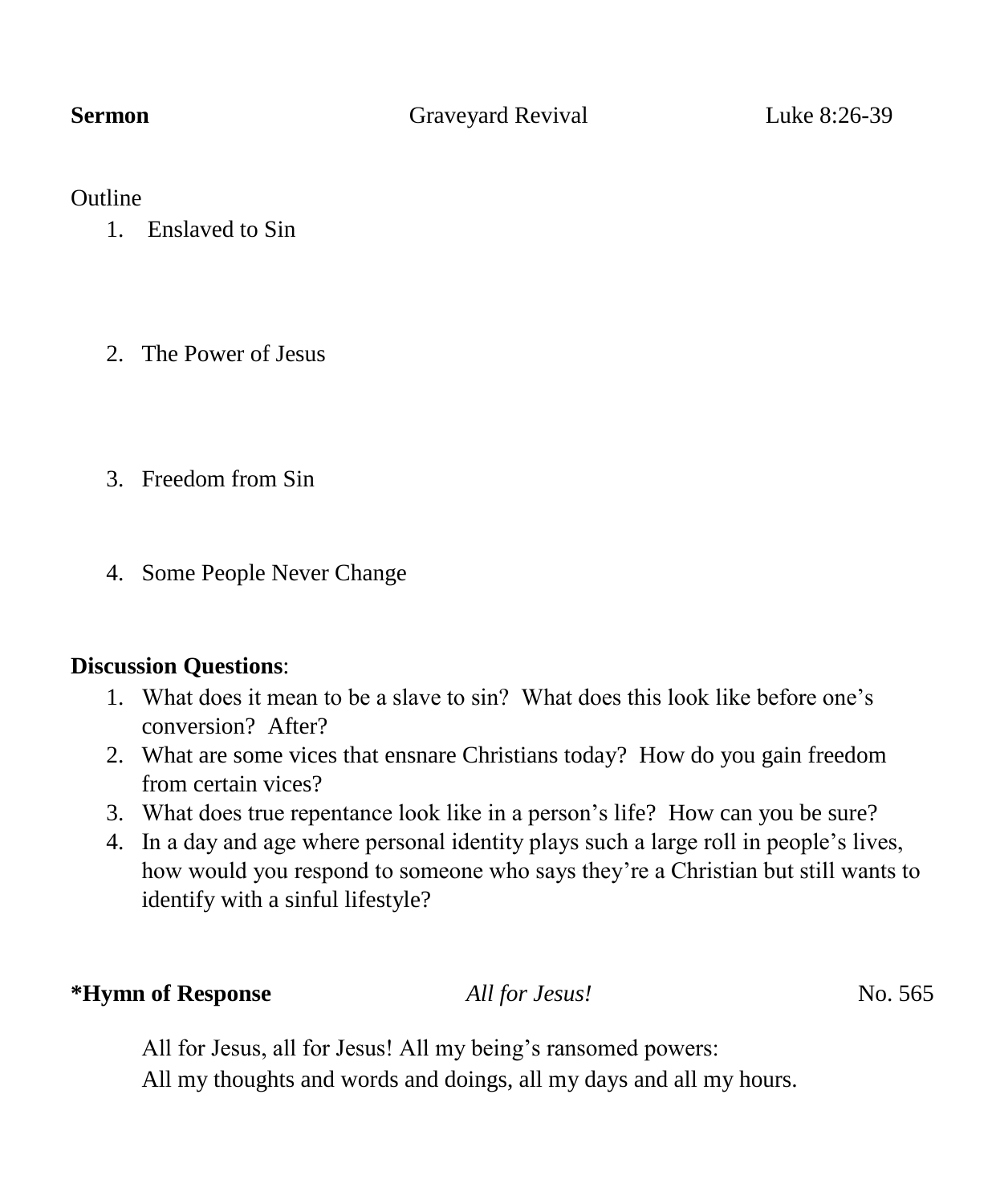Let my hands perform His bidding, let my feet run in His ways; Let my eyes see Jesus only, let my lips speak forth His praise.

Worldlings prize their gems of beauty, cling to gilded toys of dust, boast of wealth and fame and pleasure; only Jesus will I trust.

Since my eyes were fixed on Jesus, I've lost sight of all beside; so enchained my spirit's vision, looking at the Crucified.

O what wonder! how amazing! Jesus, glorious King of kings, deigns to call me His belovèd, lets me rest beneath His wings.

#### **\*Benediction**

# **\*Gloria Patri** No. 735

Glory be to the Father, and to the Son, and to the Holy Ghost; as it was in the beginning, is now, and ever shall be, world without end. Amen, amen.

**\*Postlude** *I Heard the Voice of Jesus Say* arr. Page **\* Congregation:** Please stand as able.

**\* \* \* \* \* \* \* \***

**Organ** Sandy Schoon **Intercessory Prayer** No. 2008 **Yon Lindong**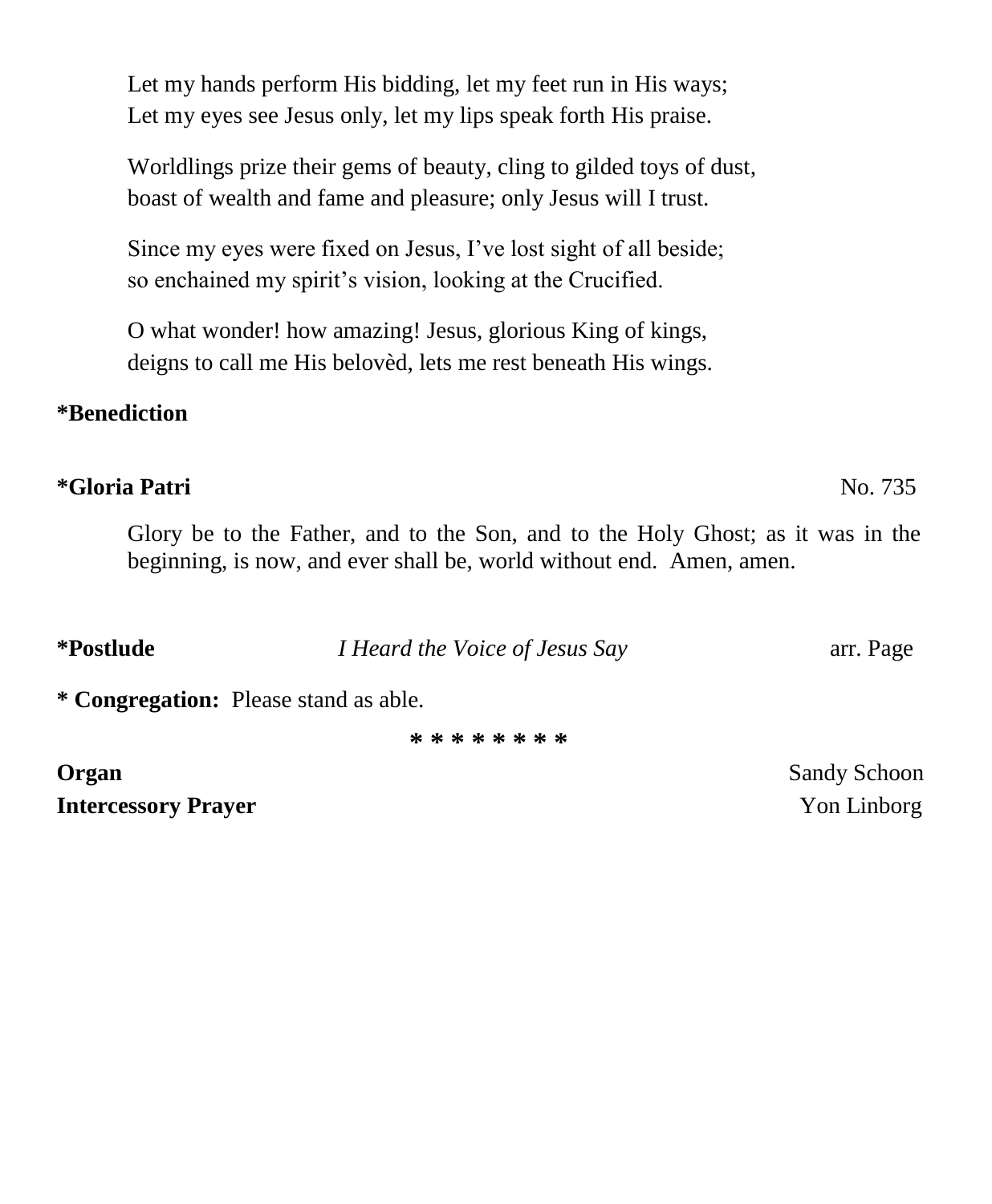# **TODAY WE CELEBRATE THE LORD'S SUPPER**

Today at Good Shepherd Presbyterian Church, we will be celebrating the Lord's Supper. This sacrament was instituted by Christ. Through this sacrament, in the giving of bread and wine, we remember His sacrificial death on the cross on our behalf, and we, by faith, and through the Spirit, find Him to be our source of spiritual renewal, nourishment and life. We invite all today who are trusting in Christ alone for their salvation, and who are seeking to walk before him in humble repentance and new obedience, to join us in this holy sacrament. During this time of worship, reflection and examination, we encourage you to draw near to Christ, to come to Him with all your sin and brokenness, to repent, and to receive His mercies anew for your spiritual joy, nourishment and growth in grace.

We also believe that Christ has ordained the church to administer this sacrament, and so we believe that all who participate should be in good standing with this, or some other Christian church, or if not, have sought prior approval from the Elders. Although we each may be at various stages of development in our commitment to and participation in church, each of us as Christians, whether adult or child, is encouraged to publicly profess faith before a local Christian congregation and to benefit from the mutual encouragement and fellowship that Christ's church provides.

Since the Bible does give a warning that one should not participate in the Lord's Supper in an unworthy manner, we ask those who are not trusting in Christ, or walking before Him in humble repentance, to refrain from partaking of the elements this morning. We do, however, encourage you to ponder deeply the things you have heard today in this worship service and to seek the Lord, that He may give you faith and understanding to appreciate and receive His great work of redemption that is represented in this sacrament. The pastor or any of the elders would be glad to answer any questions you may have about this sacrament or about what it means to be a Christian.

We use wine in the Lord's Supper; however, for those who prefer, grape juice is provided in the outer ring of the tray.

Let us draw near to the love of Christ on this special day of celebration and spiritual renewal.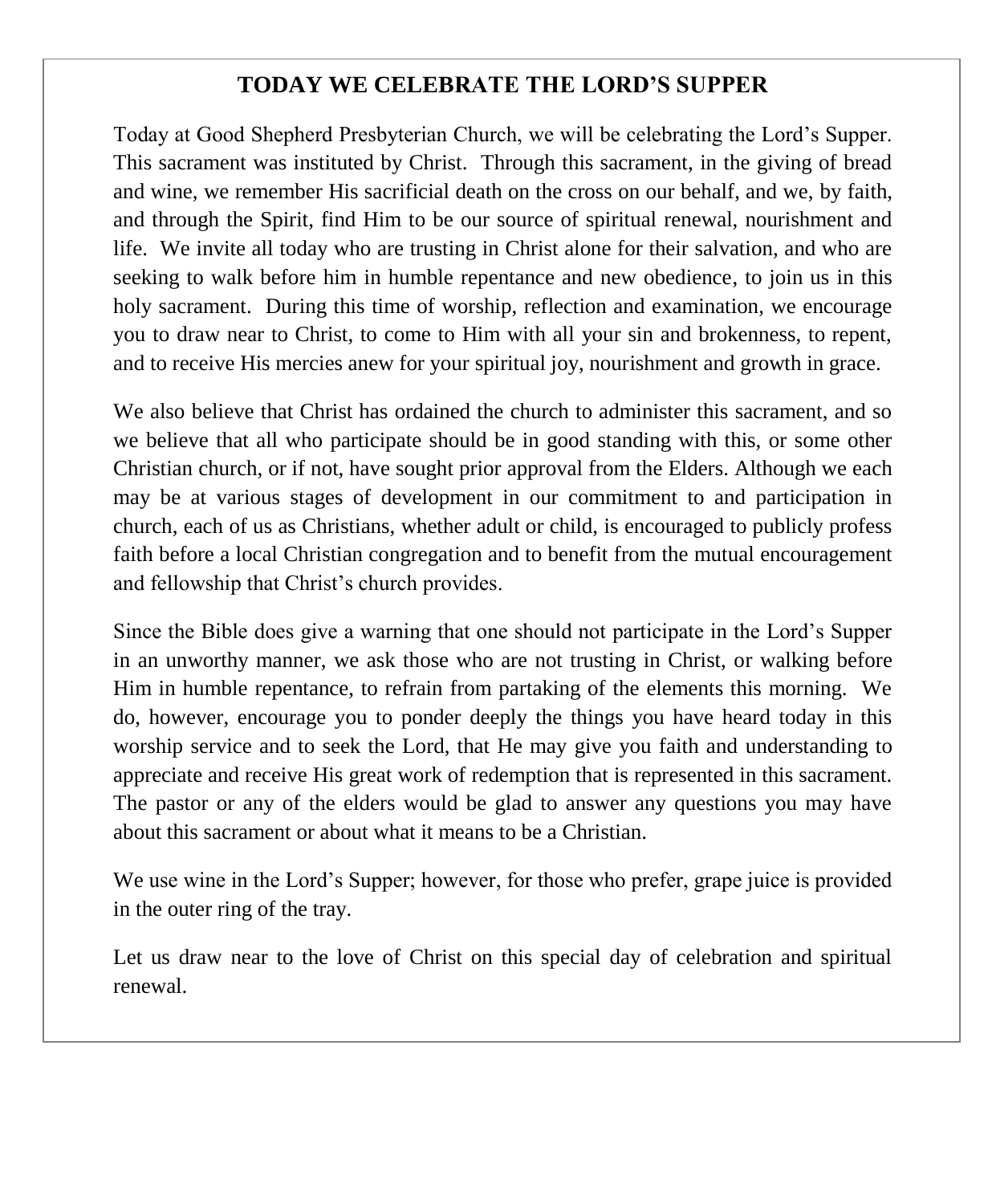# **Weekly Calendar**

| <b>DATE</b>     | TIME              | <b>EVENT</b>                                                                 |
|-----------------|-------------------|------------------------------------------------------------------------------|
| <b>SUN 9/06</b> | 10:00 AM          | <b>Worship Service &amp; Lord's Supper</b><br>(available YouTube & Facebook) |
|                 | 11:15 AM          | <b>McAuley Missions Presentation</b> (immediately<br>after service)          |
|                 | 11:30 AM          | <b>Youth Bible Study</b>                                                     |
| <b>MON 9/07</b> | $6:00 \text{ PM}$ | <b>Hrivnak Care Group</b>                                                    |
| <b>SUN 9/13</b> | 10:00 AM          | <b>Worship Service</b> (available on<br>YouTube & Facebook)                  |

# **Serving the Lord**

|                         | 9/6                 | 9/13                | 9/20      |
|-------------------------|---------------------|---------------------|-----------|
|                         |                     |                     |           |
| <b>AM Nursery</b>       | N/A                 | N/A                 | N/A       |
| Greeters                | N/A                 | N/A                 | N/A       |
| <b>Treats</b>           | N/A                 | N/A                 | N/A       |
| Serve/Cleanup           | Nelson              | N/A                 | N/A       |
| Audio                   | J. Martin           | <b>B.</b> Armstrong | B. Schoon |
| <b>Communion Helper</b> | Kathleen Gretzinger | N/A                 | N/A       |
| Elder of the Week       | Lindborg            | Gretzinger          | Nelson    |